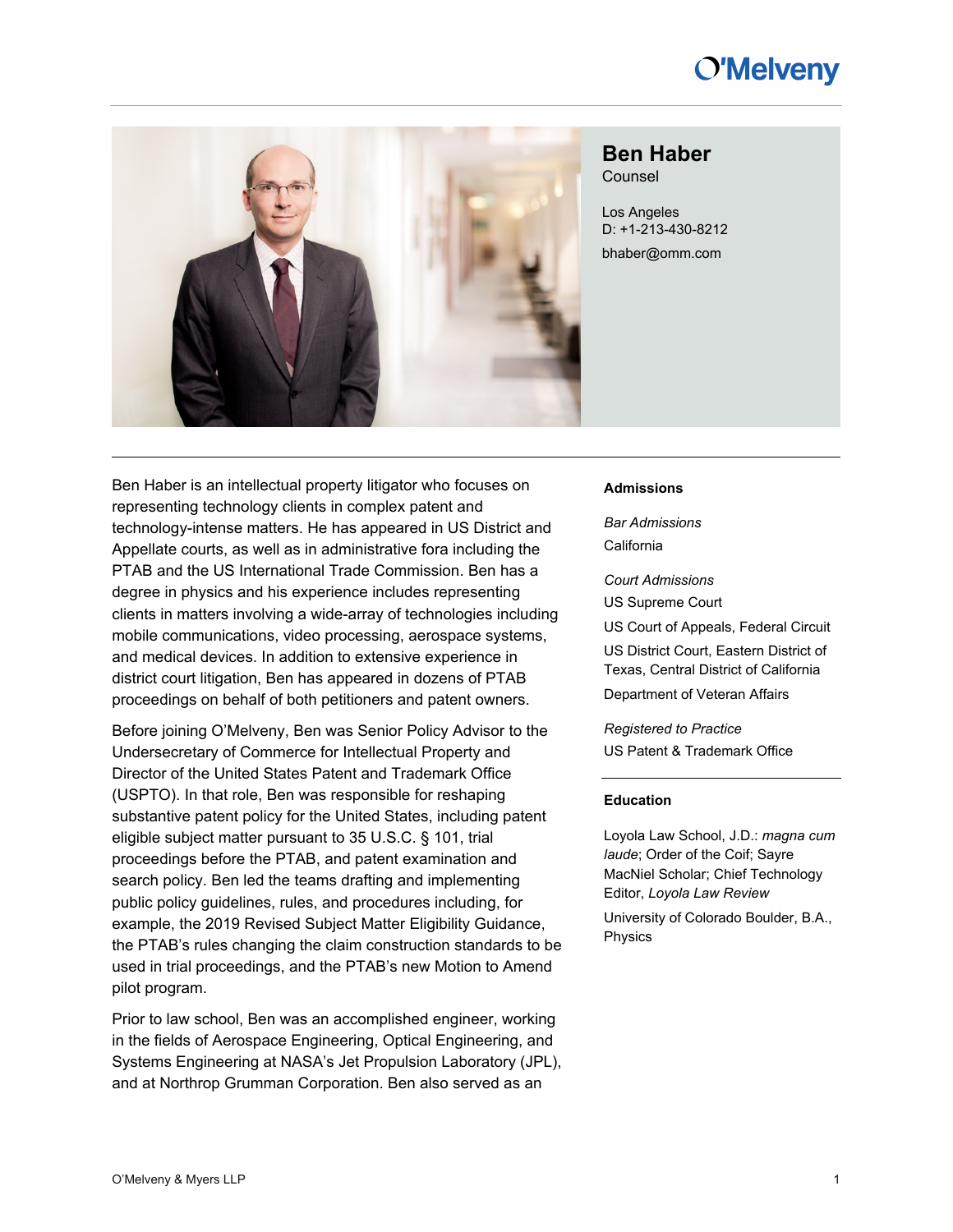intelligence officer at the Defense Intelligence Agency in Washington, DC.

Ben is active in the legal and IP community. He is an Adjunct Professor, teaching Patent Law at his alma mater, Loyola Law School. Ben is also an active member of the PTAB Bar Association, and sits on the 7 member Amicus Committee. Ben has also spoken and written extensively on the America Invents Act ("AIA"). He is a member of American MENSA and the American Physical Society.

## **Experience**

- Represented DVR developer and manufacturer in patent infringement case related to cable television and mobile device hardware and software; argued claim construction in E.D. Tex.; case settled favorably shortly after the claim construction hearing
- Defended developer and manufacturer of silicon tuner chips for smart TVs and set-top boxes in a series of IPR disputes; argued oral hearing before the PTAB and secured a final written decision rejecting each of the petitioner's validity challenges
- Defended a publicly traded medical device company against a competitor in an IPR petition; PTAB denied IPR institution as to all challenged claims on claim construction grounds
- Represented manufacturer of aircraft passenger cabin interior products in a Federal Circuit appeal that resulted in a unanimous precedential decision affirming a lower court finding of noninfringement
- Invalidated 3 patents related to vacuum toilet systems in multiple IPR proceedings representing petitioner in the aerospace industry
- Secured denial of institution of two IPR petitions on behalf of glass company; preserved claims subsequently found willfully infringed, resulting in a jury verdict of more than \$50,000,000 in favor of client
- Secured triple summary judgments of non-infringement for aerospace company in case related to vacuum toilet systems (C.D. Cal.)
- Represented company that develops and markets networking products as patent owner in two concurrent IPR proceedings; both IPRs terminated by favorable settlement agreement
- Represented DVR developer and manufacturer as plaintiff in two separate patent infringement actions against competitors; favorably settled on the eve of trial (E.D. Tex.)
- Represented medical device company in bench trial on double patenting, relating to vascular closure devices; case settled on favorable terms shortly thereafter
- Defended DVR developer and manufacturer in a Section 337 ITC patent infringement investigation; case settled on the eve of trial with a walk-away agreement
- Defended smart-phone manufacturer in a Section 337 ITC investigation relating to mobile web access; plaintiff dropped the case days before trial

## **Professional Activities**

## **Adjunct Professor**

• Loyola Law School, Los Angeles (2016-17, and Present)

## **Member**

• American MENSA